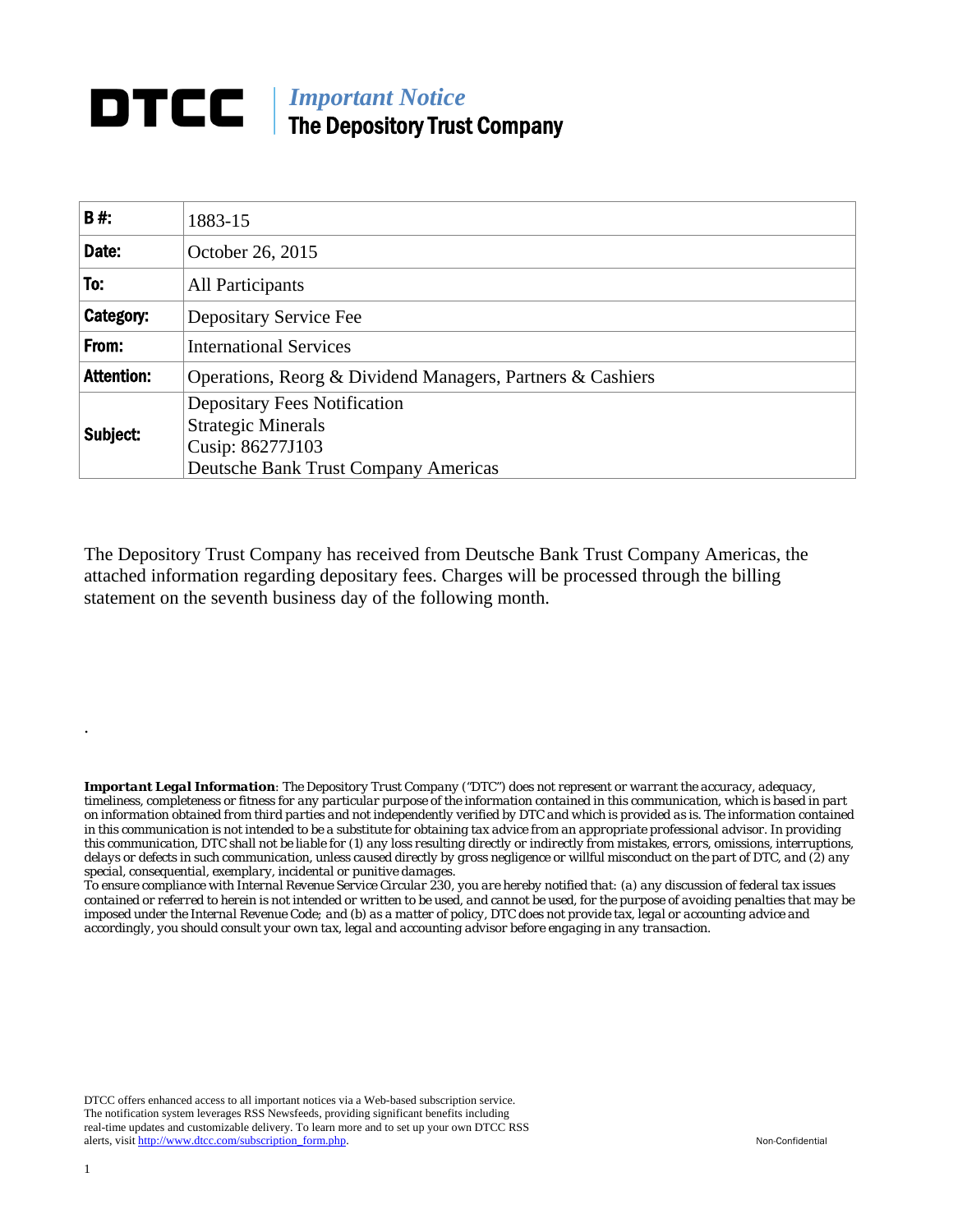Deutsche Bank Trust Company Americas

Institutional Cash & Securities Services Global Transaction Banking

## *DEPOSITARY RECEIPTS*

To: Holders of American Depositary Receipts (ADRs) issued in respect of equity shares of Strategic Minerals plc

> Cusip: 86277J103 ISIN: US86277J1034

Please be advised that pursuant to the provisions of the Deposit Agreement effective as of February 21, 2012 by and among Strategic Minerals plc (the "Company"), Deutsche Bank Trust Company Americas, as depositary (the "Depositary"), and all Holders and Beneficial Owners of American Depositary Shares ("ADSs") evidenced by ADRs issued thereunder, the Depositary is entitled to charge an annual fee of US\$0.02 per ADS for the operation and maintenance costs in administering the ADRs.

Deutsche Bank Trust Company Americas, as Depositary, has established October 30, 2015 as the record date upon which it will assess such charge. In connection therewith, Deutsche Bank Trust Company Americas will instruct The Depository Trust Company (DTC) to debit the accounts of each of their respective participants holding Strategic Minerals plc ADSs (or interests therein) as of the October 30, 2015 record date for the amounts owing in connection herewith.

Deutsche Bank Trust Company Americas As Depositary September 30, 2015